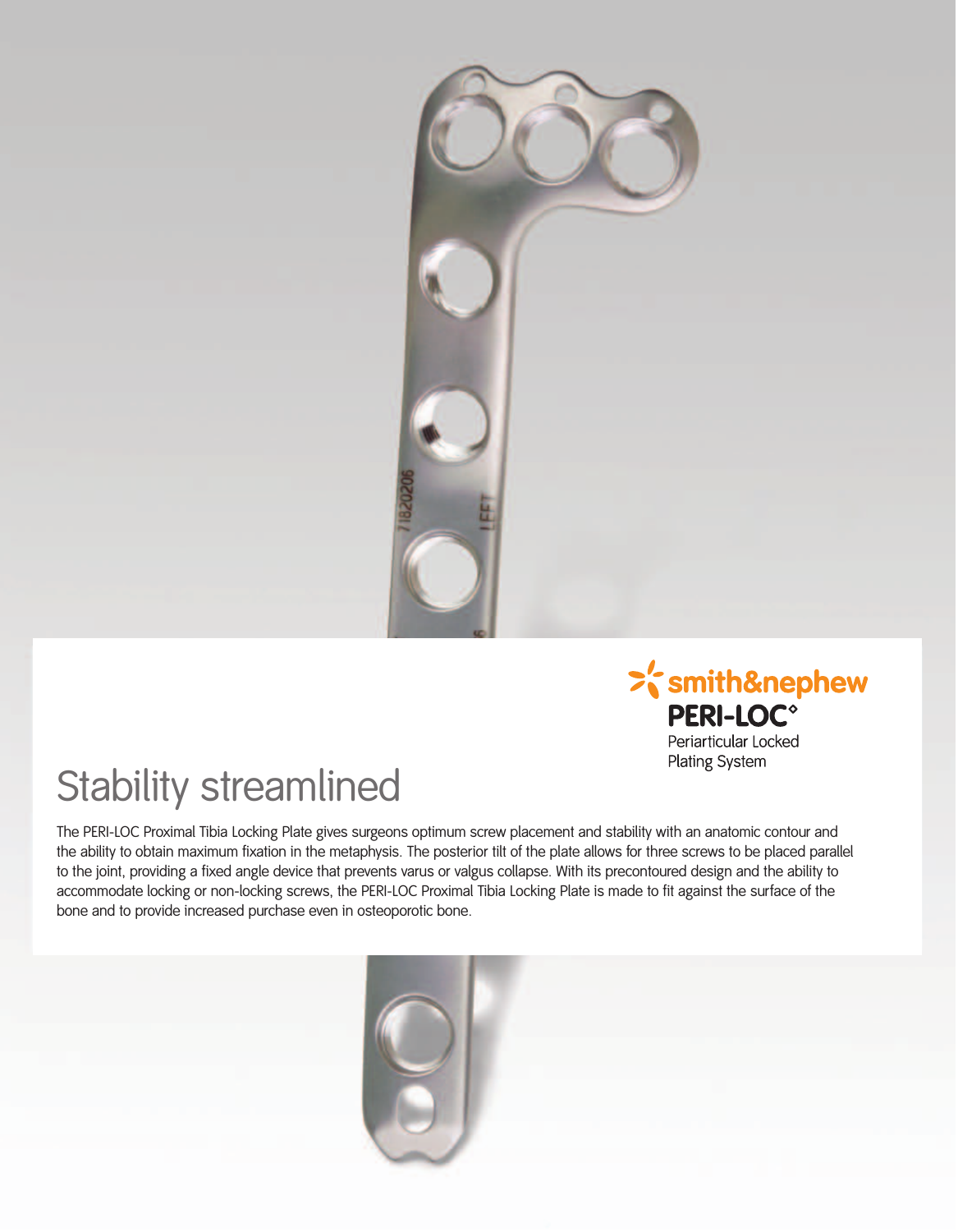## 3.5mm & 4.5mm Lateral Proximal Tibial Plate

The PERI-LOC<sup>®</sup> Periarticular Locked Plating System from Smith & Nephew offers the advantages of locked plating with the flexibility and benefits of traditional plating in one system. Utilizing both locking and non-locking screws, PERI-LOC offers a construct that resists angular (e.g. varus/valgus) collapse while simultaneously acting as an effective aid to fracture reduction. A simple and straightforward instrument set features one screwdriver, standardized drill bits, and color-coded instrumentation, making PERI-LOC implants efficient and easy to use.

All PERI-LOC implants are manufactured using the highest quality 316L stainless steel for strength and durability.

The anatomical contours of the 3.5mm and 4.5mm Proximal Tibia Locking Plate provides an excellent fit against the surface of the bone.

Scallops at the proximal end of the plate allow easy placement of lag screws outside the plate for fixation of articular fractures.

Each screw hole in the 3.5mm Lateral Proximal Tibia Locking Plate will accept one of four different screws allowing customization of the screw configuration depending on the individual needs of the fracture:

- 3.5mm Locking Self-Tapping Cortex Screw
- 3.5mm Self-Tapping Cortex Screw (Non-Locking)
- 4.0mm Partially Threaded Cancellous Screw
- 4.0mm Fully Threaded Cancellous Screw

Likewise, each screw hole in the 4.5mm Lateral Proximal Tibia Locking Plate will accept one of four different screws allowing customization of the screw configuration depending on the individual needs of the fracture:

- 4.5mm Self-Tapping Cortex Screw (Non-Locking)
- 4.5mm Locking Self-Tapping Cortex Screw
- 5.7mm Cannulated Locking Screw
- 6.5mm Partially Threaded Cancellous Screw



Compression or Locking in every hole



For more information contact your local Smith & Nephew sales representative or visit www.peri-loc.com.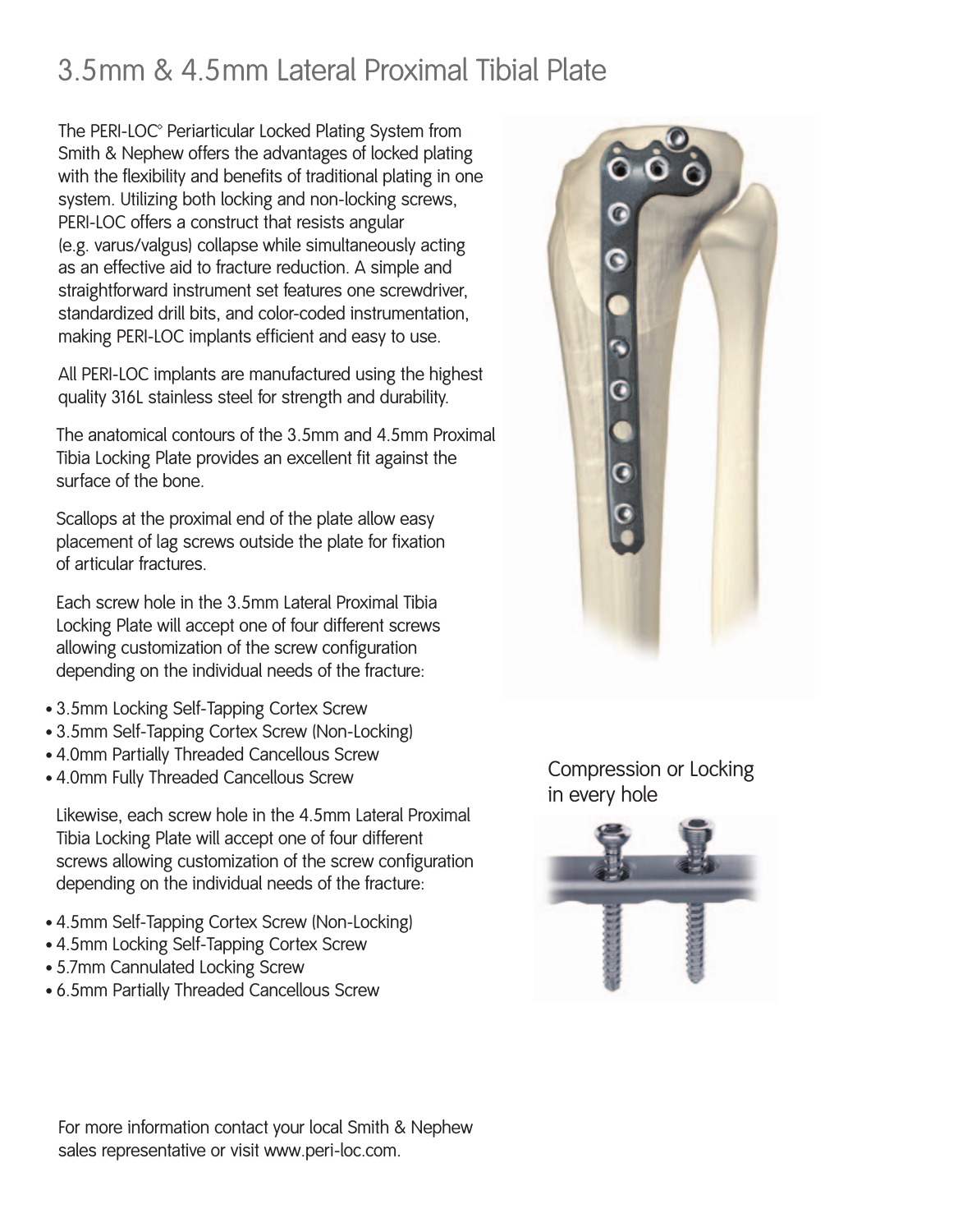## Design Features – 3.5mm & 4.5mm Lateral Proximal Tibia Locking Plate



6.5mm Partially Threaded Cancellous Screw

All screws use a 3.5mm Hexdriver.

4.0mm Partially Threaded Cancellous Screw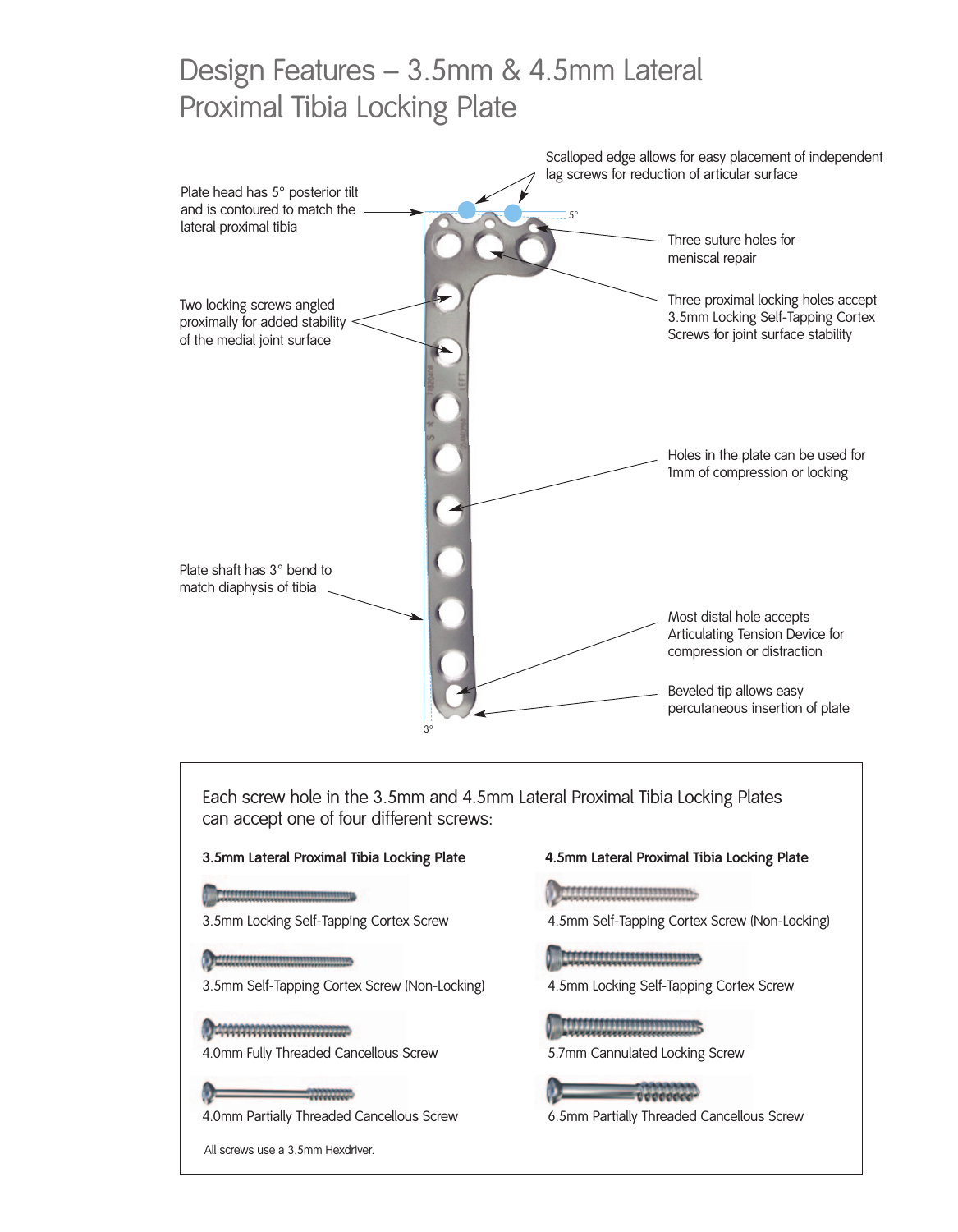### Catalog Information – 3.5mm & 4.5mm Lateral Proximal Tibia Locking Plates

3.5mm Lateral Proximal Tibia Locking Plates

| Cat. No.  | Length          |   |
|-----------|-----------------|---|
| 7182-0404 | 4H Left 73mm    |   |
| 7182-0406 | 6H Left 98mm    |   |
| 7182-0408 | 8H Left 123mm   |   |
| 7182-0410 | 10H Left 149mm  |   |
| 7180-0413 | 13H Left 187mm  | ი |
| 7182-0504 | 4H Right 73mm   |   |
| 7182-0506 | 6H Right 98mm   |   |
| 7182-0508 | 8H Right 123mm  |   |
| 7182-0510 | 10H Right 149mm |   |
| 7180-0513 | 13H Right 187mm | O |
|           |                 |   |



#### 4.5mm Lateral Proximal Tibia Locking Plates

| Cat. No.   | Length          |   |
|------------|-----------------|---|
| 7182-0204  | 4H Left 94mm    |   |
| 7182-0206  | 6H Left 130mm   | 1 |
| 7182-0208  | 8H Left 165mm   | 1 |
| 7182-0210  | 10H Left 201mm  | 1 |
| 7182-0213* | 13H Left 255mm  | 0 |
| 7180-0216  | 16H Left 309mm  | 0 |
| 7182-0304  | 4H Right 94mm   | 1 |
| 7182-0306  | 6H Right 130mm  | 1 |
| 7182-0308  | 8H Right 165mm  | 1 |
| 7182-0310  | 10H Right 201mm | 1 |
| 7182-0313* | 13H Right 255mm | 0 |
| 7180-0316  | 16H Right 309mm | 0 |

\*optional

#### 2.7mm Self-Tapping Cortex Screws (Non-Locking)

| Cat. No.  | Length           | Oty. |
|-----------|------------------|------|
| 7182-3010 | 10 <sub>mm</sub> | 3    |
| 7182-3012 | $12 \text{mm}$   | 3    |
| 7182-3014 | 14mm             | 3    |
| 7182-3016 | 16 <sub>mm</sub> | 3    |
| 7182-3018 | 18 <sub>mm</sub> | 3    |
| 7182-3020 | 20mm             | 3    |
| 7182-3022 | 22mm             | 3    |
| 7182-3024 | 24mm             | 3    |
| 7182-3026 | 26mm             | 3    |
| 7182-3028 | 28 <sub>mm</sub> | 3    |
| 7182-3030 | 30mm             | 3    |
| 7182-3032 | 32mm             | 3    |
| 7182-3034 | 34mm             | 3    |
| 7182-3036 | 36mm             | 3    |
| 7182-3038 | 38mm             | 3    |
| 7182-3040 | 40mm             | 3    |
| 7182-3045 | 45mm             | 3    |
| 7182-3050 | 50 <sub>mm</sub> | 3    |
| 7182-3055 | 55mm             | 3    |
| 7182-3060 | 60mm             | 3    |
| 7182-3065 | 65mm             | 3    |
| 7182-3070 | 70mm             | 3    |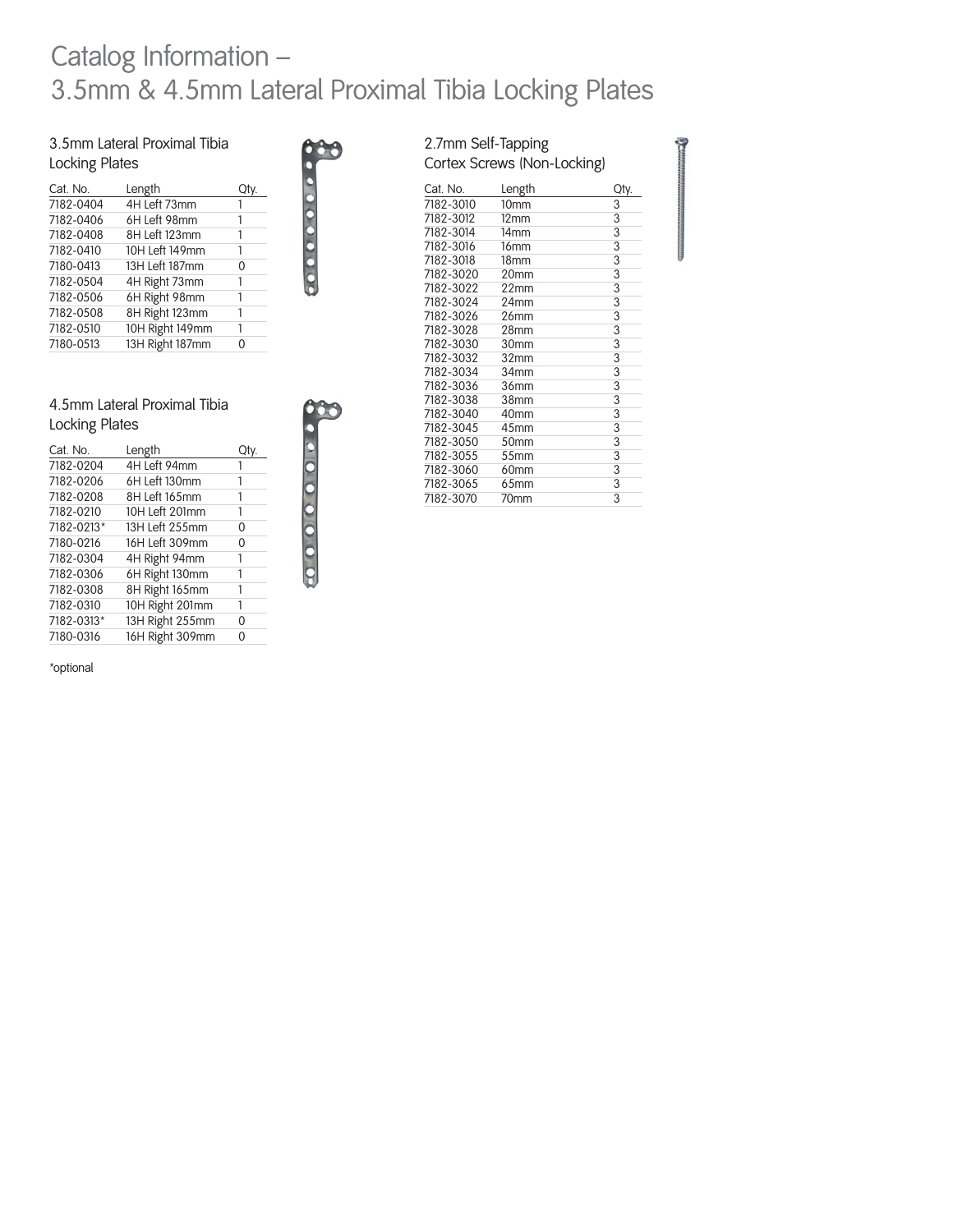## Catalog Information (continued) – 3.5mm & 4.5mm Lateral Proximal Tibia Locking Plates

#### 3.5mm Self-Tapping Cortex Screws (Non-Locking)

| Cat. No.  | Length            | Oty.           |
|-----------|-------------------|----------------|
| 7182-4010 | 10 <sub>mm</sub>  | 5              |
| 7182-4012 | 12 <sub>mm</sub>  | 5              |
| 7182-4014 | 14mm              | 5              |
| 7182-4016 | 16 <sub>mm</sub>  | 10             |
| 7182-4018 | 18 <sub>mm</sub>  | 10             |
| 7182-4020 | 20mm              | 5              |
| 7182-4022 | 22mm              | 5              |
| 7182-4024 | 24mm              | 5              |
| 7182-4026 | 26mm              | 5              |
| 7182-4028 | 28mm              | 5              |
| 7182-4030 | 30mm              | 5              |
| 7182-4032 | 32 <sub>mm</sub>  | 5              |
| 7182-4034 | 34mm              | 5              |
| 7182-4036 | 36mm              | 5              |
| 7182-4038 | 38mm              | 5              |
| 7182-4040 | 40 <sub>mm</sub>  | 5              |
| 7182-4045 | 45 <sub>mm</sub>  | 5              |
| 7182-4050 | 50 <sub>mm</sub>  | 5              |
| 7182-4055 | 55mm              | 5              |
| 7182-4060 | 60 <sub>mm</sub>  | 5              |
| 7182-4065 | 65 <sub>mm</sub>  | 5              |
| 7182-4070 | 70 <sub>mm</sub>  | 5              |
| 7182-4075 | 75mm              | 5              |
| 7182-4080 | 80mm              | 5              |
| 7180-4085 | 85mm              | $\overline{0}$ |
| 7180-4090 | 90mm              | $\overline{0}$ |
| 7180-4095 | 95 <sub>mm</sub>  | 0              |
| 7180-4100 | 100 <sub>mm</sub> | 0              |
| 7180-4105 | 105mm             | $\overline{0}$ |
| 7180-4110 | 110mm             | 0              |
|           |                   |                |

| Cat. No.  | Length            | Qty.           |
|-----------|-------------------|----------------|
| 7182-5010 | 10 <sub>mm</sub>  | 5              |
| 7182-5012 | 12mm              | 5              |
| 7182-5014 | 14 <sub>mm</sub>  | 5              |
| 7182-5016 | 16mm              | 10             |
| 7182-5018 | 18 <sub>mm</sub>  | 10             |
| 7182-5020 | 20mm              | 5              |
| 7182-5022 | 22mm              | 5              |
| 7182-5024 | 24mm              | 5              |
| 7182-5026 | 26mm              | 5              |
| 7182-5028 | 28mm              | 5              |
| 7182-5030 | 30mm              | 5              |
| 7182-5032 | 32mm              | $rac{5}{5}$    |
| 7182-5034 | 34mm              |                |
| 7182-5036 | 36mm              | 5              |
| 7182-5038 | 38mm              | 5              |
| 7182-5040 | 40mm              | $rac{5}{5}$    |
| 7182-5045 | 45mm              |                |
| 7182-5050 | 50mm              | 5              |
| 7182-5055 | 55mm              | 5              |
| 7182-5060 | 60mm              | $rac{5}{5}$    |
| 7182-5065 | 65mm              |                |
| 7182-5070 | 70 <sub>mm</sub>  | 5              |
| 7182-5075 | 75 <sub>mm</sub>  | 5              |
| 7182-5080 | 80mm              | 5              |
| 7180-5085 | 85mm              | $\overline{0}$ |
| 7180-5090 | 90mm              | 0              |
| 7180-5095 | 95mm              | 0              |
| 7180-5100 | 100mm             | 0              |
| 7180-5105 | 105mm             | $\overline{0}$ |
| 7180-5110 | 110 <sub>mm</sub> | 0              |
|           |                   |                |

3.5mm Locking Self-Tapping

management of the state of the state of the state of the state of the state of the state of the state of the s<br>The state of the state of the state of the state of the state of the state of the state of the state of the st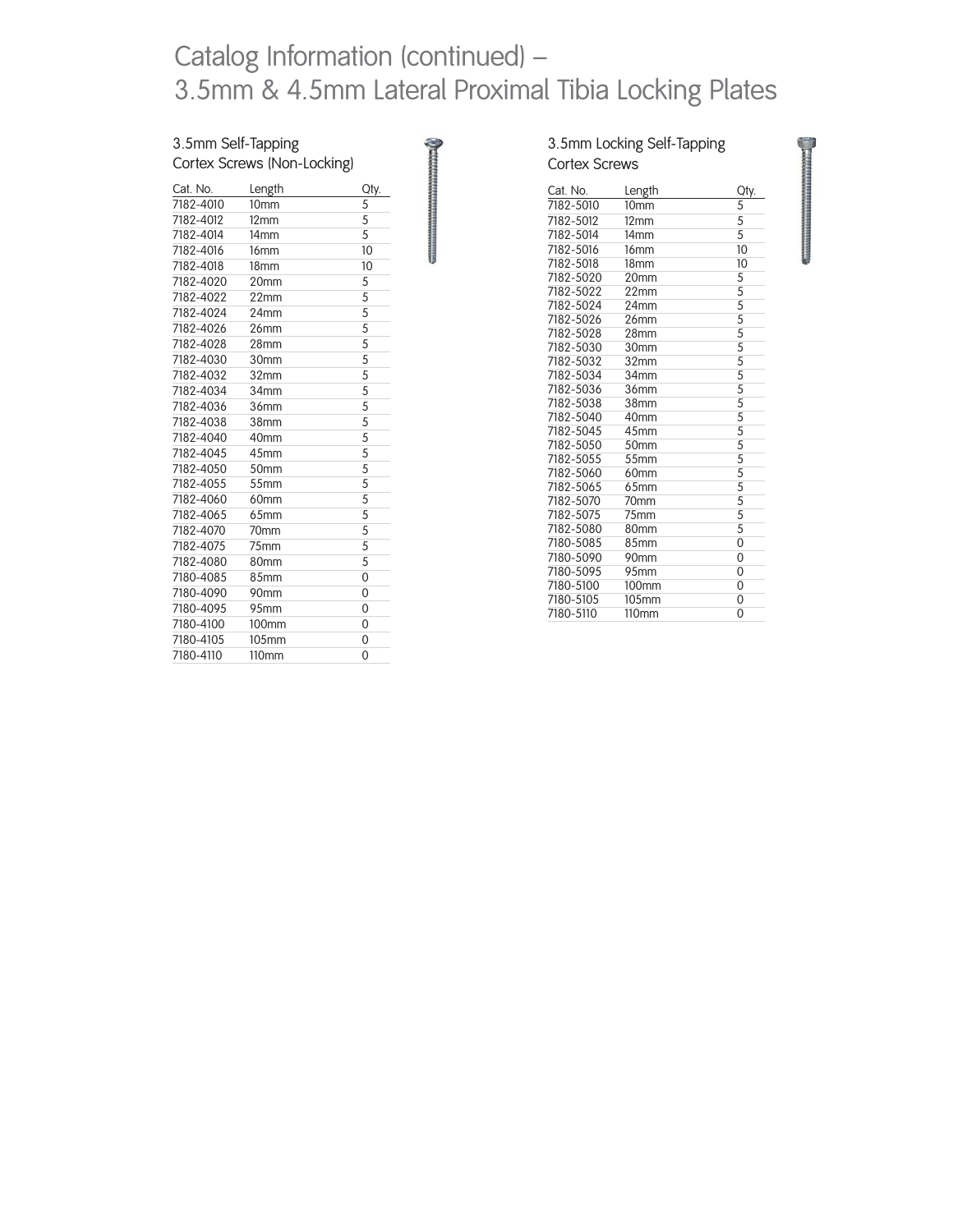#### 4.0mm Fully Threaded Cancellous Screws

| Cat. No.  | Length           | Oty. |
|-----------|------------------|------|
| 7182-5210 | 10 <sub>mm</sub> | 3    |
| 7182-5212 | 12 <sub>mm</sub> | 3    |
| 7182-5214 | 14 <sub>mm</sub> | 3    |
| 7182-5216 | 16 <sub>mm</sub> | 3    |
| 7182-5218 | 18 <sub>mm</sub> | 3    |
| 7182-5220 | 20mm             | 3    |
| 7182-5222 | 22 <sub>mm</sub> | 3    |
| 7182-5224 | 24mm             | 3    |
| 7182-5226 | 26mm             | 3    |
| 7182-5228 | 28mm             | 3    |
| 7182-5230 | 30mm             | 3    |
| 7182-5232 | 32mm             | 3    |
| 7182-5234 | 34mm             | 3    |
| 7182-5236 | 36mm             | 3    |
| 7182-5238 | 38mm             | 3    |
| 7182-5240 | 40mm             | 3    |
| 7182-5245 | 45mm             | 3    |
| 7182-5250 | 50mm             | 3    |
| 7182-5255 | 55mm             | 3    |
| 7182-5260 | 60mm             | 3    |
| 7182-5265 | 65mm             | 3    |
| 7182-5270 | 70mm             | 3    |
| 7182-5275 | 75mm             | 3    |
| 7182-5280 | 80mm             | 3    |
| 7180-5285 | 85mm             | 0    |
| 7180-5290 | 90mm             | 0    |
| 7180-5295 | 95mm             | 0    |
| 7180-5300 | 100mm            | 0    |

#### 4.0mm Partially Threaded Cancellous Screws

| Cat. No.  | Length           | Qty. |
|-----------|------------------|------|
| 7182-5310 | 10 <sub>mm</sub> | 3    |
| 7182-5312 | 12mm             | 3    |
| 7182-5314 | 14 <sub>mm</sub> | 3    |
| 7182-5316 | 16 <sub>mm</sub> | 3    |
| 7182-5318 | 18 <sub>mm</sub> | 3    |
| 7182-5320 | 20mm             | 3    |
| 7182-5322 | 22mm             | 3    |
| 7182-5324 | 24mm             | 3    |
| 7182-5326 | 26mm             | 3    |
| 7182-5328 | 28mm             | 3    |
| 7182-5330 | 30mm             | 3    |
| 7182-5335 | 35mm             | 3    |
| 7182-5340 | 40mm             | 3    |
| 7182-5345 | 45 <sub>mm</sub> | 3    |
| 7182-5350 | 50 <sub>mm</sub> | 3    |
| 7182-5355 | 55 <sub>mm</sub> | 3    |
| 7182-5360 | 60mm             | 3    |
| 7182-5365 | 65 <sub>mm</sub> | 3    |
| 7182-5370 | 70mm             | 3    |
| 7182-5375 | 75mm             | 3    |
| 7182-5380 | 80mm             | 3    |
| 7180-5385 | 85mm             | 0    |
| 7180-5390 | 90 <sub>mm</sub> | 0    |
| 7180-5395 | 95mm             | 0    |
| 7180-5400 | <b>100mm</b>     | 0    |

#### Washers

| Cat. No.  | Length           |  |
|-----------|------------------|--|
| 7114-3107 | $7mm$ $\Omega$ D |  |

 $\bigcirc$ 

#### 4.5mm Self-Tapping Cortex Screws (Non-Locking)

| Cat. No.  | Length           | Oty.           |
|-----------|------------------|----------------|
| 7182-6014 | 14 <sub>mm</sub> | 4              |
| 7182-6016 | 16 <sub>mm</sub> | 4              |
| 7182-6018 | 18 <sub>mm</sub> | 4              |
| 7182-6020 | 20mm             | 6              |
| 7182-6022 | 22mm             | 6              |
| 7182-6024 | 24mm             | 6              |
| 7182-6026 | 26 <sub>mm</sub> | 6              |
| 7182-6028 | 28 <sub>mm</sub> | 6              |
| 7182-6030 | 30mm             | 10             |
| 7182-6032 | 32mm             | 10             |
| 7182-6034 | 34mm             | 10             |
| 7182-6036 | 36mm             | 10             |
| 7182-6038 | 38mm             | 10             |
| 7182-6040 | 40mm             | 10             |
| 7182-6042 | 42mm             | 6              |
| 7182-6044 | 44mm             | 4              |
| 7182-6046 | 46mm             | 4              |
| 7182-6048 | 48mm             | 4              |
| 7182-6050 | 50mm             | 4              |
| 7182-6052 | 52mm             | 4              |
| 7182-6054 | 54mm             | 4              |
| 7182-6056 | 56mm             | 4              |
| 7182-6058 | 58mm             | 4              |
| 7182-6060 | 60mm             | 4              |
| 7182-6062 | 62mm             | 4              |
| 7182-6064 | 64mm             | 4              |
| 7182-6066 | 66mm             | 4              |
| 7182-6068 | 68 <sub>mm</sub> | 4              |
| 7182-6070 | 70mm             | 4              |
| 7182-6072 | 72mm             | 4              |
| 7182-6074 | 74mm             | 4              |
| 7182-6076 | 76mm             | 4              |
| 7182-6078 | 78mm             | 4              |
| 7182-6080 | 80mm             | 4              |
| 7182-6085 | 85mm             | 4              |
| 7182-6090 | 90 <sub>mm</sub> | $\overline{2}$ |
| 7182-6095 | 95mm             | $\overline{2}$ |
| 7182-6100 | 100mm            | 2              |
| 7180-6105 | 105mm            | 0              |
| 7180-6110 | 110mm            | 0              |
| 7180-6115 | $115$ mm         | 0              |
| 7180-6120 | 120mm            | 0              |
| 7180-6125 | $125$ mm         | 0              |
| 7180-6130 | 130mm            | 0              |

**Communication**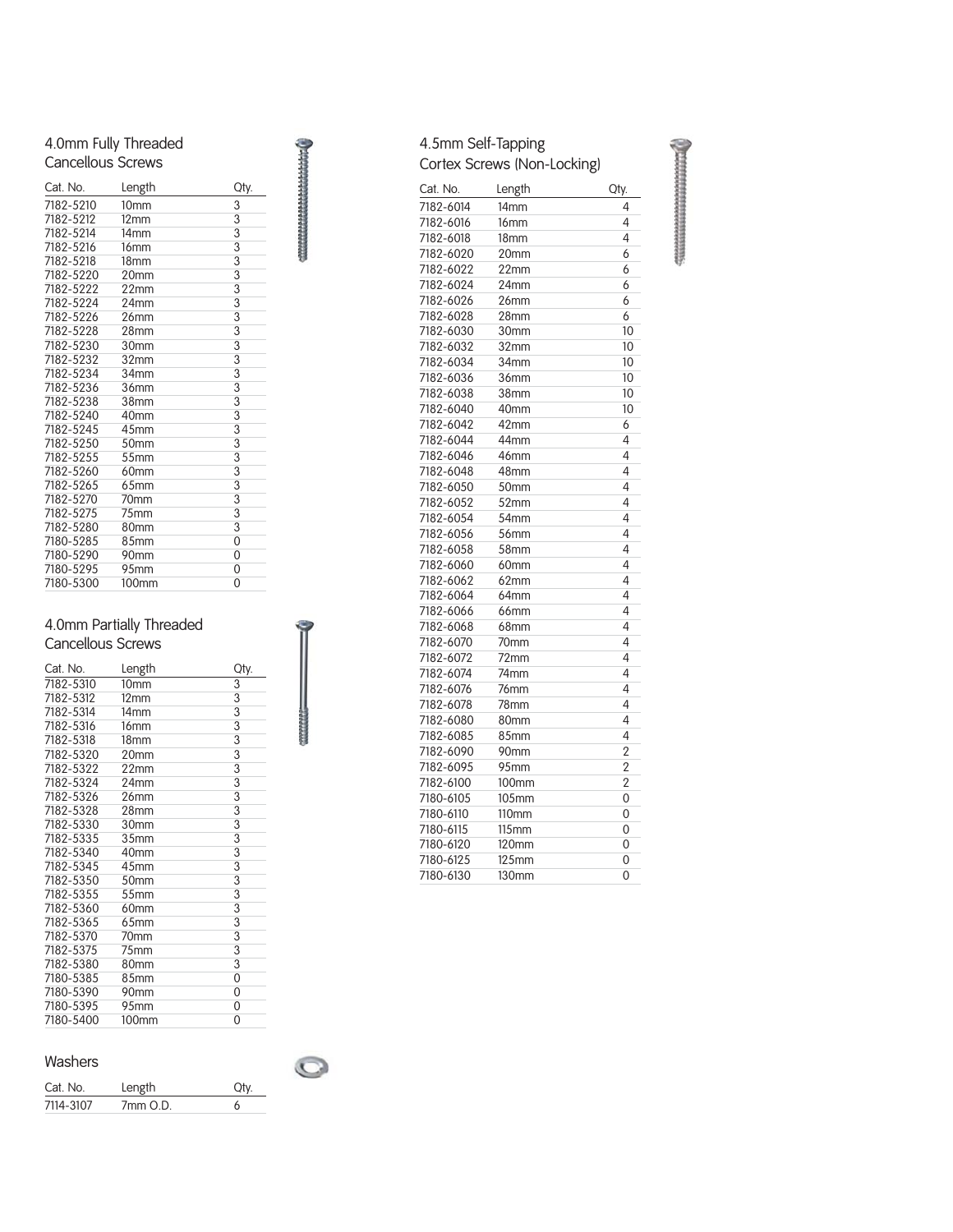## Catalog Information (continued) – 3.5mm & 4.5mm Lateral Proximal Tibia Locking Plates

**CONTRACTOR** 

#### 4.5mm Locking Self-Tapping Cortex Screws

| Cat. No.  | Length            | Qty.           |
|-----------|-------------------|----------------|
| 7182-7010 | 10mm (Blunt Tip)  | 4              |
| 7182-7012 | 12mm (Blunt Tip)  | 4              |
| 7182-7014 | 14mm              | 4              |
| 7182-7016 | 16mm              | 4              |
| 7182-7018 | 18mm              | 4              |
| 7182-7020 | 20mm              | 6              |
| 7182-7022 | 22mm              | 6              |
| 7182-7024 | 24mm              | 6              |
| 7182-7026 | 26mm              | 6              |
| 7182-7028 | 28mm              | 6              |
| 7182-7030 | 30mm              | 10             |
| 7182-7032 | 32mm              | 10             |
| 7182-7034 | 34mm              | 10             |
| 7182-7036 | 36mm              | 10             |
| 7182-7038 | 38mm              | 10             |
| 7182-7040 | 40mm              | 10             |
| 7182-7042 | 42mm              | 6              |
| 7182-7044 | 44mm              | 4              |
| 7182-7046 | 46mm              | 4              |
| 7182-7048 | 48mm              | 4              |
| 7182-7050 | 50mm              | 4              |
| 7182-7052 | 52mm              | 4              |
| 7182-7054 | 54mm              | 4              |
| 7182-7056 | 56mm              | 4              |
| 7182-7058 | 58mm              | 4              |
| 7182-7060 | 60 <sub>mm</sub>  | 4              |
| 7182-7062 | 62mm              | 4              |
| 7182-7064 | 64mm              | 4              |
| 7182-7066 | 66 <sub>mm</sub>  | 4              |
| 7180-7068 | 68mm              | 4              |
| 7180-7070 | 70mm              | 4              |
| 7180-7072 | 72mm              | 4              |
| 7180-7074 | 74mm              | 4              |
| 7180-7076 | 76mm              | 4              |
| 7180-7078 | 78mm              | 4              |
| 7182-7080 | 80mm              | 4              |
| 7182-7085 | 85mm              | 4              |
| 7182-7090 | 90 <sub>mm</sub>  | 2              |
| 7182-7095 | 95mm              | $\overline{2}$ |
| 7182-7100 | 100mm             | 2              |
| 7180-7105 | 105mm             | 0              |
| 7180-7110 | 110mm             | 0              |
| 7180-7115 | $115$ mm          | 0              |
| 7180-7120 | 120m              | 0              |
| 7180-7125 | $125$ mm          | 0              |
| 7180-7130 | 130 <sub>mm</sub> | 0              |

#### 5.7mm Cannulated Locking Screws

|           | 20mm              | Qty. |
|-----------|-------------------|------|
| 7182-8020 |                   | 3    |
| 7182-8025 | 25 <sub>mm</sub>  | 3    |
| 7182-8030 | 30mm              | 3    |
| 7182-8035 | 35mm              | 3    |
| 7182-8040 | 40mm              | 3    |
| 7182-8045 | 45mm              | 3    |
| 7182-8050 | 50mm              | 3    |
| 7182-8055 | 55mm              | 5    |
| 7182-8060 | 60mm              | 5    |
| 7182-8065 | 65 <sub>mm</sub>  | 5    |
| 7182-8070 | 70 <sub>mm</sub>  | 5    |
| 7182-8075 | 75mm              | 5    |
| 7182-8080 | 80mm              | 5    |
| 7182-8085 | 85mm              | 3    |
| 7182-8090 | 90mm              | 3    |
| 7182-8095 | 95mm              | 3    |
| 7182-8100 | 100mm             | 3    |
| 7180-8105 | 105mm             | 0    |
| 7180-8110 | 110 <sub>mm</sub> | 0    |
| 7180-8115 | 115mm             | 0    |
| 7180-8120 | 120mm             | ∩    |

# **The Community State of the American State of the American State of the American State of the American State of**

#### 6.5mm Partially Threaded Cancellous Screws

| Cat No    | Length            |   |
|-----------|-------------------|---|
| 7182-8150 | 50 <sub>mm</sub>  | 4 |
| 7182-8155 | 55 <sub>mm</sub>  | 4 |
| 7182-8160 | 60mm              | 4 |
| 7182-8165 | 65 <sub>mm</sub>  | 4 |
| 7182-8170 | 70 <sub>mm</sub>  | 4 |
| 7182-8175 | 75 <sub>mm</sub>  | 4 |
| 7182-8180 | 80 <sub>mm</sub>  | 4 |
| 7182-8185 | 8.5mm             | 4 |
| 7182-8190 | 90 <sub>mm</sub>  | 4 |
| 7182-8195 | 95 <sub>mm</sub>  | 4 |
| 7182-8200 | 100 <sub>mm</sub> | 4 |
| 7180-8205 | 105 <sub>mm</sub> | 0 |
| 7180-8210 | 110mm             | U |

#### Washers

| Cat. No.  | Length    | Otv |
|-----------|-----------|-----|
| 7114-3110 | 10mm O.D. | h   |
| 7114-3113 | 13mm O.D. |     |